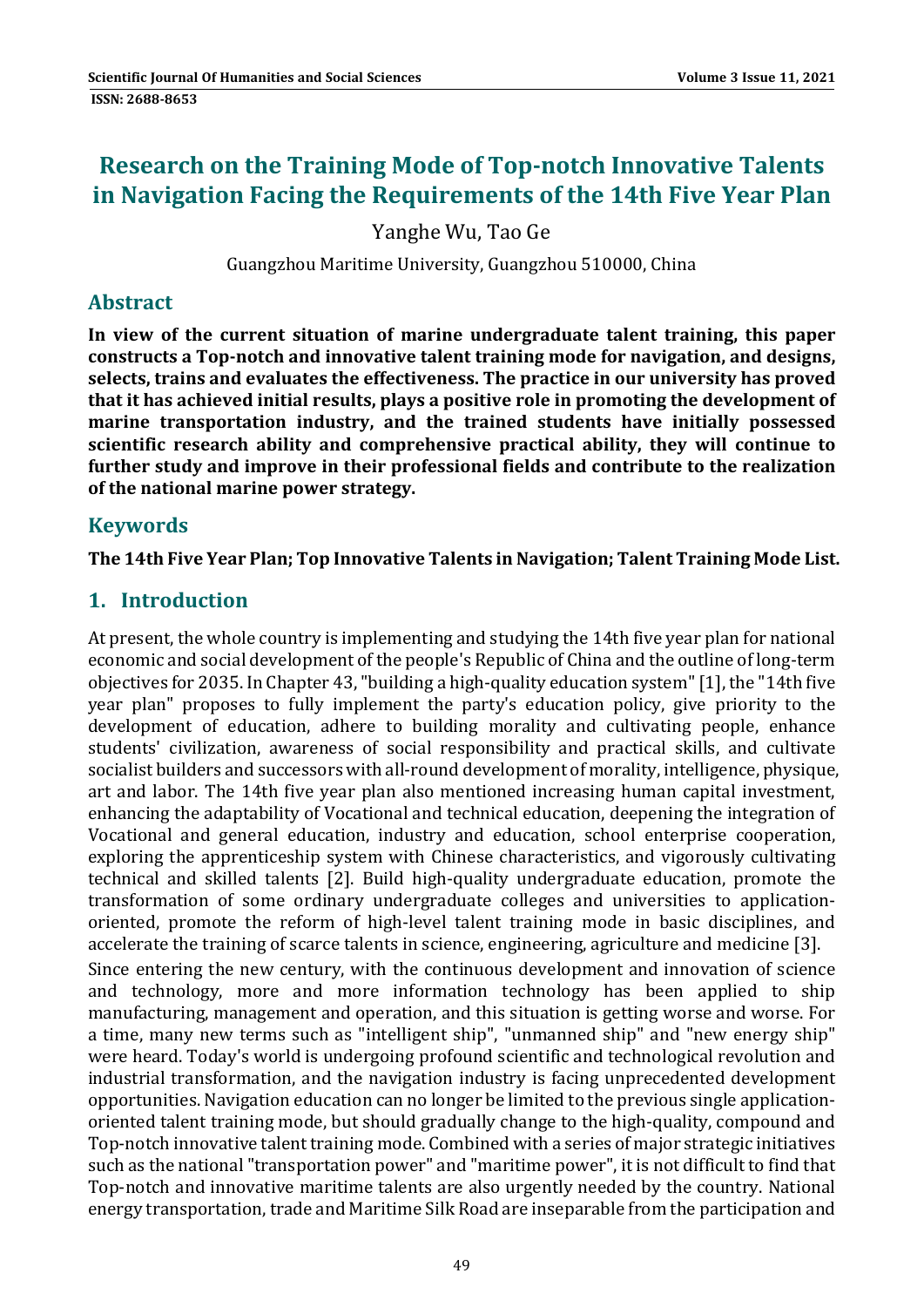contribution of maritime talents. Many ship core technologies are still under the technical blockade and monopoly of European and American countries, especially the current "neck" policy on key technologies implemented by the U.S. government, which inevitably makes people feel on pins and needles and nervous. Therefore, it is of great significance to accelerate the reform of the training mode of navigation majors and improve the scientific literacy and innovation ability of navigation talents in terms of national strategy.

## **2. The Necessity of Cultivating Top‐notch Innovative Talents in Navigation**

On the one hand, maritime colleges and universities should cultivate a sufficient number of high-quality crew to meet the needs of China's maritime industry. On the other hand, under the background of the incandescent competition in the world economy and science and technology, the navigation industry is also in urgent need of Top-notch innovative talents with scientific research ability. The former is undergraduate vocational education and the latter is undergraduate scientific research education. Although their emphases are different, their ultimate purpose is to support China's navigation industry and impact the world-class level. They are the cornerstone of building a high-quality navigation education system. The two are interrelated organic whole and indispensable. According to the national college enrollment statistics, even if the same navigation undergraduate college, its student enrollment standards are uneven. Some students' scores have just passed the undergraduate file adjustment line, and some students' scores have passed the key line. The traditional practice of the school is to put all freshmen at the same level and implement an undifferentiated education and training model, resulting in the disappearance of many students with scientific research potential.

Both the honor education program of foreign universities and the domestic "Top-notch program" are individualized programs for gifted students, which have commonality in design. By combing the literature, it is found that these two types of educational projects have three prominent common characteristics: paying attention to setting challenging courses, supporting undergraduates to participate in scientific research and establishing learning community. Relevant studies at home and abroad show that these three kinds of educational practices have a positive impact on students' learning and development.

## **2.1. Impact of Highly Challenging Courses on Students' Development**

The research shows that highly challenging courses and research-based teaching mode will have a positive impact on students' academic development, academic interest and learning satisfaction. Huang Lan, a domestic scholar, conducted an in-depth interview and questionnaire survey on 86 outstanding alumni of n University working in the field of aviation and aerospace, and found that teacher guidance, practical experience and curriculum system are the most important factors affecting the quality of high-tech Top-notch talents in university education [4]. Li Xiongying and others conducted a questionnaire survey on College Students' learning input and learning harvest with 2000 students from 7 colleges and universities implementing the "Top-notch plan". The results show that "high academic challenge" and "sufficient support" have a significant impact on the growth of Top-notch students, challenging courses and good interaction between teachers and students, often cooperate with peers to learn, so that they can master knowledge more deeply, understand themselves better, and form higher learning satisfaction [5]. Lu Yi et al. Conducted a questionnaire survey on 290 students majoring in life sciences of Tsinghua University and found that the appropriate curriculum challenge was significantly correlated with the academic interest of first-year students, while for all grades, the academic interest was significantly positively correlated with the perceived relevance and systematicness of the curriculum [6].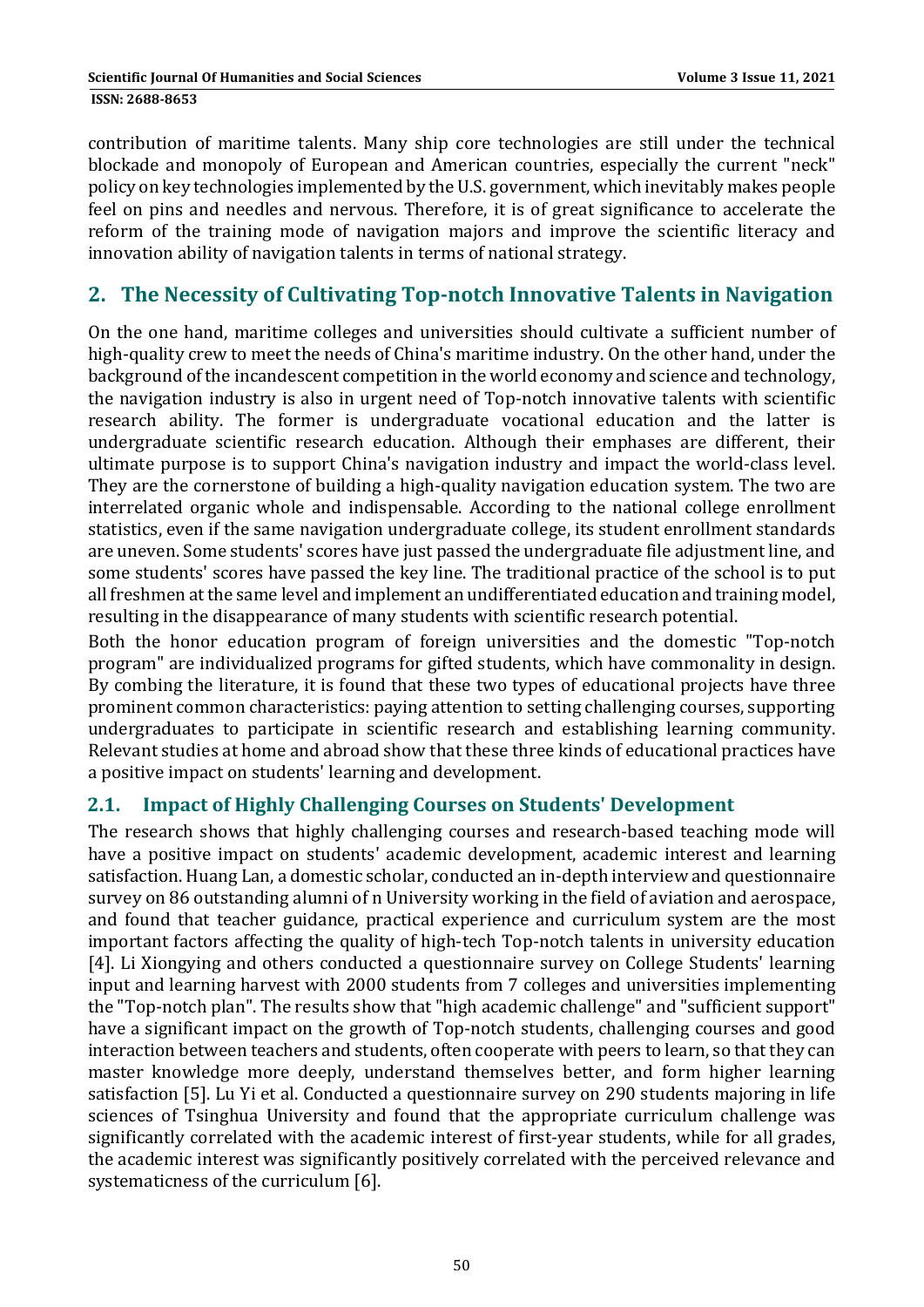### **2.2. Impact of Undergraduate Scientific Research on Students' Development**

The top talent training program can provide more scientific research training opportunities for undergraduates, improve students' scientific research ability and innovation quality, enhance students' academic identity, and promote students' willingness to further study empirical studies have revealed the socialization development process of students in undergraduate scientific research. Through the case analysis of undergraduate scientific research in American research universities, from the perspective of Situational Cognition Theory, Liu Junyi puts forward that undergraduate scientific research is to build a personalized learning experience on the basis of giving full play to students' subjectivity, so as to cultivate students' innovative ability in the real research situation, obtain membership through participating in the practice community and enhance students' interest in scientific research [7] Russel et al. Found that undergraduate scientific research training can stimulate students' interest in scientific exploration and urge them to choose further education the research also shows that scientific research self-efficacy is an important intermediary variable between undergraduate scientific research training, innovation ability development, scholar identity and other results. Through a questionnaire survey of more than 300 undergraduates, Robnett et al. Revealed the mechanism between undergraduate scientific research participation, scientific research selfefficacy and scholar identity, as well as the intermediary role of self-efficacy in scientific research participation and Student Scholar identity Hunter et al. Found that the higher the Undergraduates' confidence in their own scientific research ability, the more they can inspire their belief in becoming scientists .[8]

## **2.3. Impact of Learning Community on Students' Development**

As a learning community for teachers and students, top talent training project can enhance students' sense of belonging and identity, and affect students' interests and career choices. Kathy et al. Found that Meyerhoff's identity formation, sense of belonging to Meyerhoff, social networks, summer exchange programs and financial support have played a positive role in their development through the survey of students and alumni of Meyerhoff scholar program [9] Lee found that the better the relationship between students and peers with common academic pursuit, the more they can see themselves as scientists and are more willing to participate in scientific research activities the sense of scholar identity is also an intermediary variable for honor projects to affect students' attitude [10], which can affect students' interest in science and their willingness to continue their further study and engage in academic career.

Overall, the top talent training program promotes students' academic and social development through highly challenging courses, scientific research opportunities and building a learning community. So far, the domestic research on the top talent training project on the development of students' socialization and the internal mechanism is still relatively scarce.

## **2.4. Current Situation of Navigation Education**

Shao Guoyu [11] and others put forward a training mode of maritime talents according to many deficiencies in China's maritime education at the present stage, that is "Maritime undergraduate colleges and universities should do a good job in classified development, optimize the discipline and specialty structure, and divide the training of maritime undergraduate education talents into two levels, namely, the training mode of research talents in maritime undergraduate education and the training mode of professional talents in maritime undergraduate education" This coincides with the author's point of view, but it is harmonious but different. The author believes that, in addition to the gap in scientific research strength between different maritime undergraduate colleges, there are also differences in strength among students in the same maritime undergraduate college. In our student training work, we should do classified education for students, teach students according to their talents and teach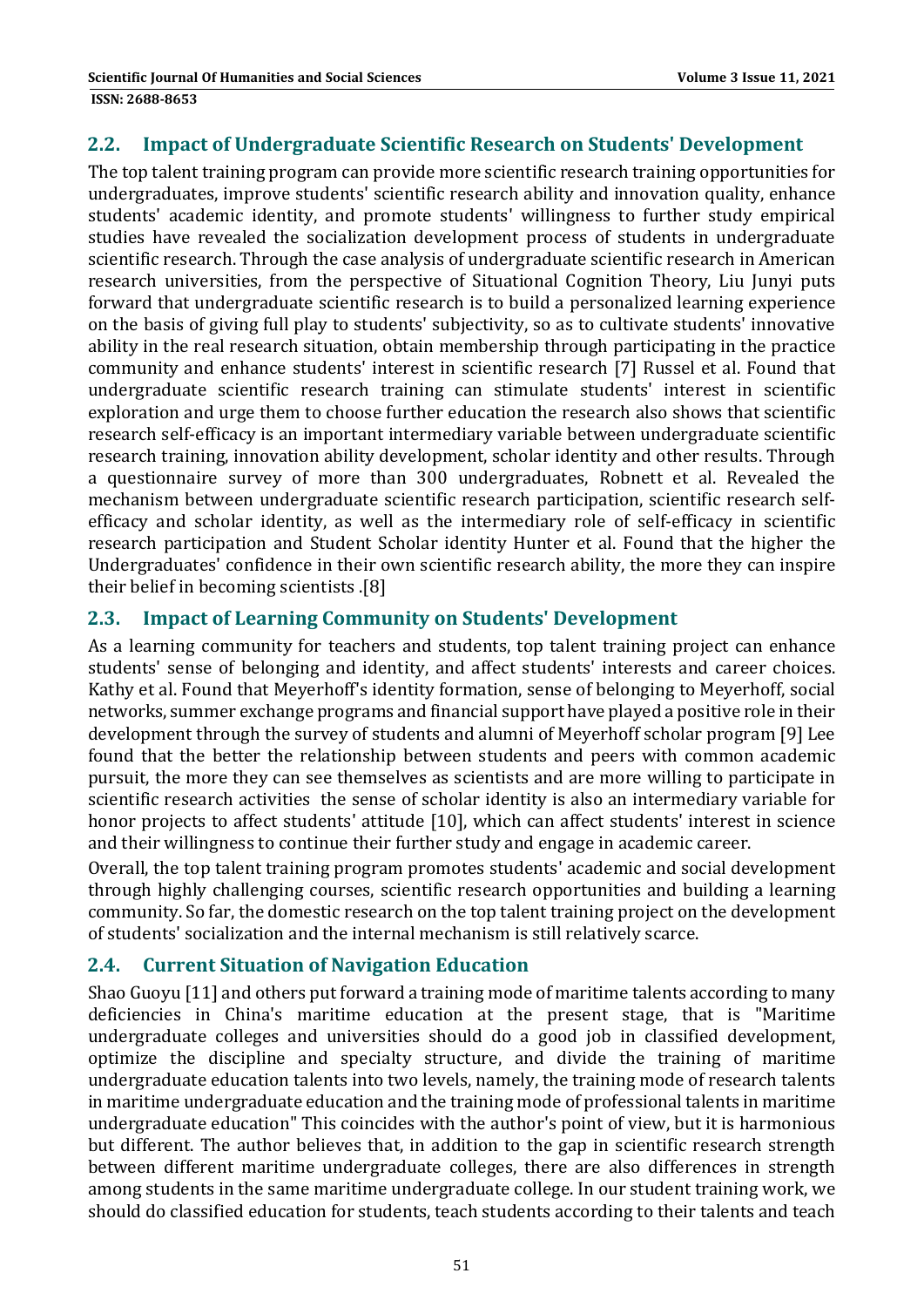students according to their aptitude. The traditional maritime teaching pays more attention to applied education The content and discipline setting are relatively single, and the discipline knowledge structure covers a wide range but is not profound, which is not suitable for the cultivation of Top-notch innovative maritime talents. The cultivation of Top-notch innovative talents needs to increase the integrated learning of basic disciplines and expand the teaching concept of "focusing on students' growth and development".

## **3. Construction of Training Mode of "Top Innovative Talents in Navigation"**

Not all students are suitable for scientific research, and not all students must engage in specific navigation work. Instead, they should teach students according to their aptitude according to their own conditions. To construct the training mode of "top innovative talents in navigation", the focus is to grasp the three key links of selection, training and effectiveness. For the three key links, the corresponding standards and schemes are designed to complete the construction of talent training mode.

## **3.1. Selection Mechanism of "Interdisciplinary Integration"**

As mentioned above, the entry criteria for navigation students are uneven, and a certain selection mechanism needs to be adopted to select students with scientific research potential and train them according to the mode of "top innovative talents in navigation". Real systems are often complex. It is often difficult to solve problems by relying on a single discipline, and sometimes interdisciplinary cooperation is needed. At this time, students with multidisciplinary comprehensive knowledge have obvious advantages. Therefore, the cross-border integration of disciplines is an excellent standard for the selection of students.

First of all, in view of the rigid examination-oriented assessment, the selection should be both moral and intellectual. The traditional navigation education curriculum itself is interdisciplinary, but it is slightly insufficient to learn basic knowledge and cultivate innovation ability. In the learning stage of freshman general courses and basic courses, students' interest in scientific research should be stimulated by means of guidance, communication and lectures. After freshman guidance and learning, students have a basic understanding of their major and have a preliminary plan for their own development. At this time, students can be selected. The main indicators considered in selecting students include ideological situation, scholar identity, general course foundation, mental health, etc., and their proportion is shown in Table 1.

| <b>TWDIS I</b> I PRAIN INGREGIS OF STRUCHT SCHOOLS |                |  |  |  |  |
|----------------------------------------------------|----------------|--|--|--|--|
| Results                                            | <b>Numbers</b> |  |  |  |  |
| <b>Ideological Situation</b>                       | 30%            |  |  |  |  |
| <b>Scholar Identity</b>                            | 10%            |  |  |  |  |
| <b>Fundamentals of General Courses</b>             | 50%            |  |  |  |  |
| Mental Health                                      | 10%            |  |  |  |  |

|  | <b>Table 1. Main Indicators of student selection</b> |  |
|--|------------------------------------------------------|--|
|  |                                                      |  |

Convene students who initially meet the training mode of "top innovation in navigation", judge students' scores through interviews, speeches, questionnaires and written tests, and select the best students according to the principle of "prefer shortage to abuse".

Secondly, focus on the cross-border development of disciplines and be good at exploring crossborder innovative talents. Relying on the established engineering center and experimental center of the college, arrange students to participate in specific scientific research projects and stimulate their innovation ability. For students with strong innovation ability, they can be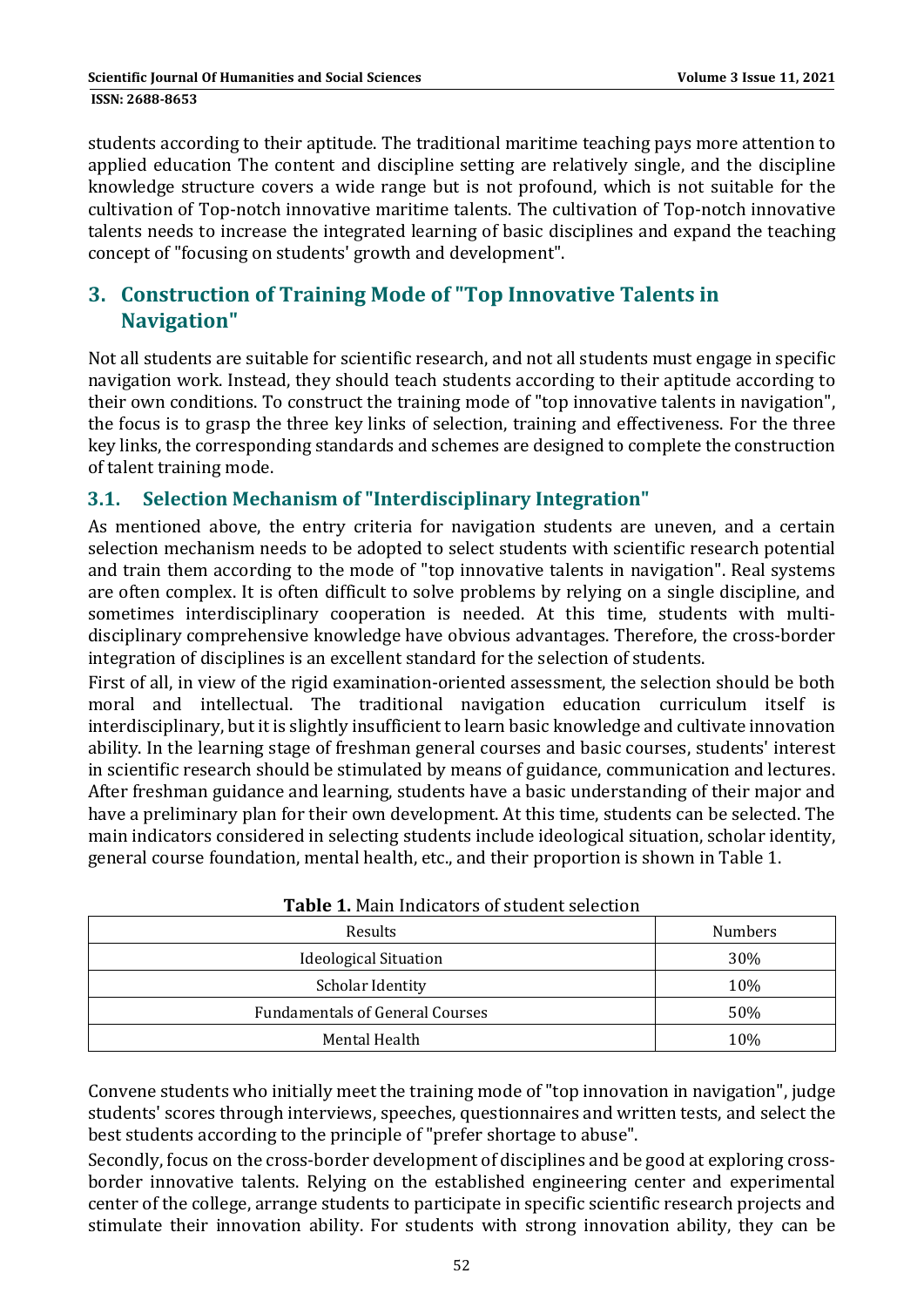encouraged to form teams to participate in innovation and entrepreneurship competitions of various colleges and universities inside and outside the province. At the same time, they are encouraged to apply for school projects and exercise their scientific research ability.

## **3.2. The Cultivation Mechanism of "Mutual Progress between Teachers and Students"**

## **3.2.1. Establish a System of "Mutual Progress between Teachers and Students"**

Establish a systematic concept and organically combine teachers, students, teaching and scientific research as systematic elements to become a "mutual progress between teachers and students" system. In the traditional training mode, teachers are generally the leaders in the teaching process, and students often accept it passively. In the training system of "mutual progress between teachers and students", teachers and students are the main body of the teaching and research process, which can be transformed from each other. In order to meet the requirements of system operation, the college starts from two aspects to lay a solid foundation for the training mode. First, teachers with profound scientific research ability participating in the training mode shall be given certain preferential policies in terms of performance appraisal, and they shall be selected in turn to participate in academic exchanges in professional fields at home and abroad to expand their scientific research vision. Second, strengthen the management of students' selection and entrance, and clarify the high standards and graduation requirements. 

#### **3.2.2. Pay Attention to the Transformation of Scientific Research Achievements**

It advocates the transformation of teachers' knowledge, scientific research achievements and students' basic theoretical knowledge to students' knowledge and comprehensive scientific research ability, forming a transmission chain of teachers' scientific research achievements and a growth chain of students' comprehensive scientific research ability. The two are interrelated and form an effective closed loop, as shown in figure 1.



**Figure 1.** Knowledge transformation

Teachers integrate national strategic needs, industry cutting-edge scientific research trends and their own scientific research achievements into teaching documents, and complete the renewal of old knowledge system in teaching activities; Based on different types of courses and teaching materials, students form their own knowledge through teachers' teaching and students' independent learning. In scientific research practice and engineering technology practice, students use, learn and create knowledge, cultivate and shape students to achieve various abilities and meet the development needs of the country and industry. Thus, a twodimensional knowledge transfer chain is formed, as shown in Figure 2.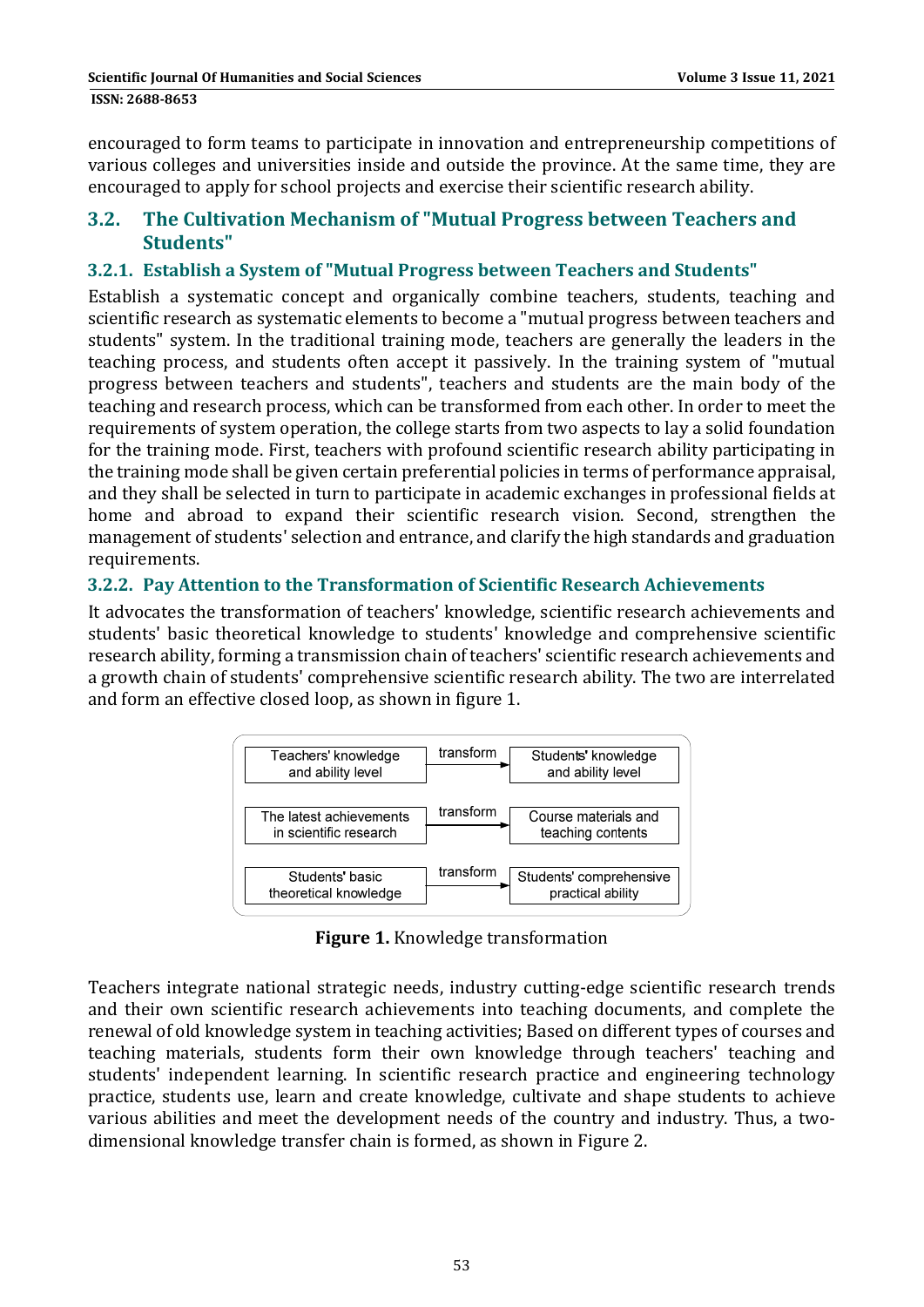#### **ISSN: 2688-8653**



**Figure 2.** Knowledge transfer chain

#### **3.2.3. Core Meaning**

The core meaning of constructing the system of "mutual progress between teachers and students" is to highlight the three "new". "One new" is the latest achievement into the curriculum, that is, the latest research achievements in the field of navigation and transportation are timely integrated into the students' curriculum teaching; "Two new" is to pay attention to interdisciplinary, so as to meet the high requirements of modern navigation complex system for multi-disciplinary compound innovative talents; "Three new" is to cultivate Top-notch research talents and technological innovation and application talents by relying on the frontier scientific research projects and practical engineering application projects undertaken by the Institute aiming at the major needs of maritime traffic development.

## **3.3. Training Path of "Top Innovative Talents in Navigation"**

## **3.3.1. Cognitive Apprenticeship Model**

Cognitive apprenticeship [6] is a learning theory, learning environment design thought and teaching model born under the background of the late 1980s and early 1990s when the teaching paradigm has just changed from "teaching" to "learning", the research on learning is gradually changing from cognition to situation, and the idea of learning environment design is emerging, It is not only a way to realize the new educational paradigm and a form of existence, but also one of the theoretical foundations of the emerging learning science. It plays a significant role in over coming the disadvantages of traditional school education.

The cognitive apprenticeship model is introduced to form the undergraduate scientific research mechanism, as shown in Figure 3.



## **Figure 3.** Principle of cognitive apprenticeship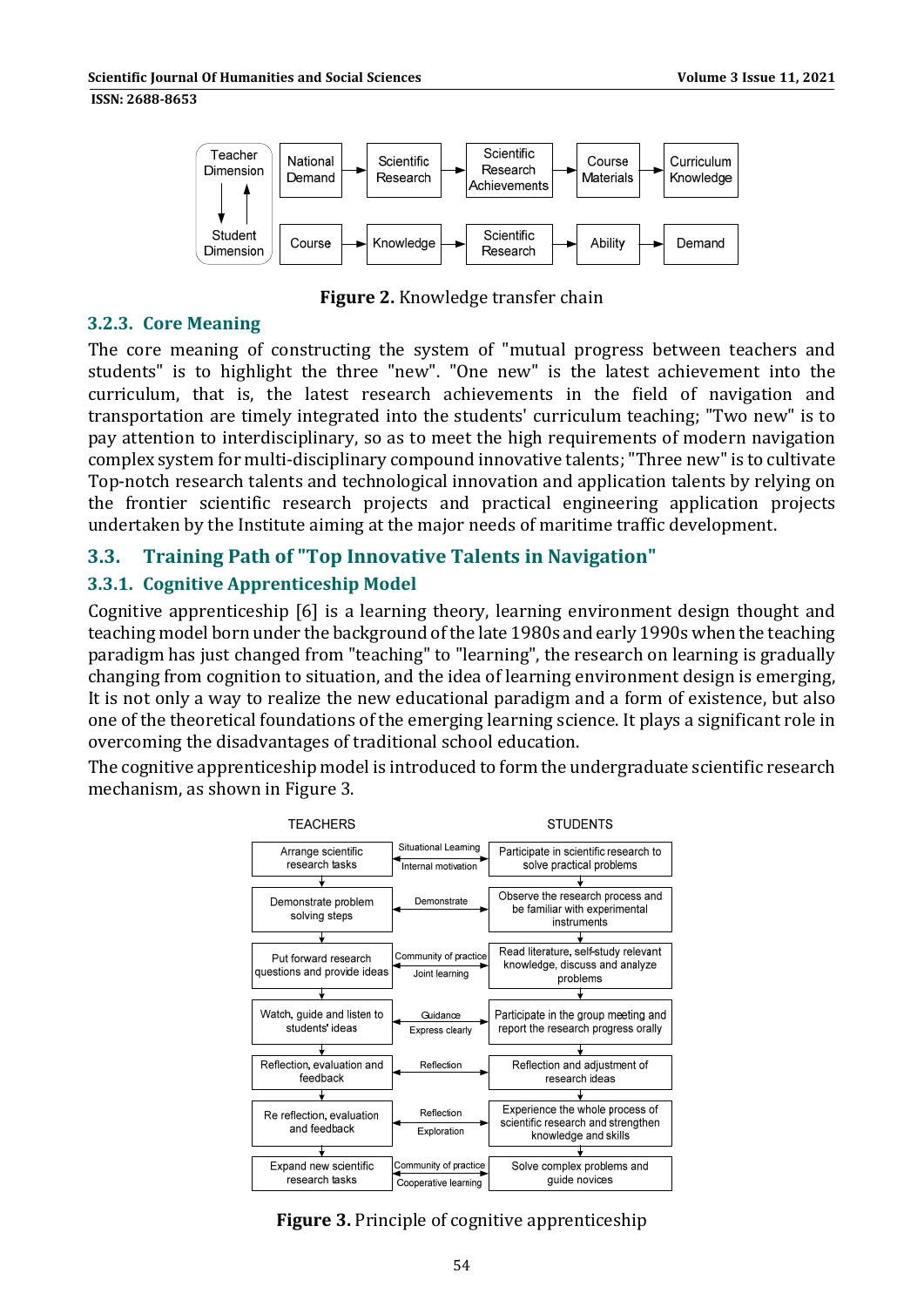The process of students' participation in scientific research is as follows: first, teachers create real problem situations, demonstrate the basic logic and Strategies of problem-solving, and students, as "novices", observe, imitate and learn the methods of teachers' problem-solving. Then, teachers set up scaffolding to provide students with research ideas and framework. Under the guidance of teachers and peers, students gradually experience the whole process of scientific research, such as literature reading, self-study knowledge according to problems, experimental operation, data analysis and so on. Students show their thinking by asking questions, discussing problems and reporting research progress. Teachers and peers reflect and evaluate, and then feedback to students. Students correct their thinking in reflection, experience many times of joint reflection between teachers and students, and gradually improve their advanced thinking skills and knowledge transfer ability. Finally, teachers further expand new situations, dismantle scaffolds and provide more complex research tasks. Due to the increasing self-confidence and independence of students, they can clearly express their knowledge and thinking, improve their ability to solve complex problems, and even help other "novices". 

### **3.3.2. Training Path Model**

The reason why Top-notch talents are "Top-notch" lies not only in mastering profound professional knowledge, but also in having firm academic ambition and strong academic interest, as well as daring to break the Convention and take an unusual road. Influenced by Chinese traditional culture and education mode, Chinese students are relatively introverted and conservative. They are used to passively accepting knowledge rather than actively thinking and asking questions, are used to "brushing questions" rather than personal experience, and are used to what they are arranged to do without knowing what they want to do. In the face of Chinese Top-notch students with the same characteristics, while paying attention to laying the foundation, the Top-notch talent training project focuses on enabling students to awaken their curiosity and stimulate their learning initiative through practical activities and interactive communication. In view of this, the training path model of "top innovative talents in navigation" is proposed, as shown in Figure 4.



**Figure 4.** Training path model

## **3.4. Practical Results**

Since the implementation of this training mode in 2016, more than 20 students have been selected from our college to carry out differentiated education according to their aptitude, in order to cultivate them into innovative Top-notch talents suitable for modern navigation industry. Initial results have been achieved, as shown in Table 2.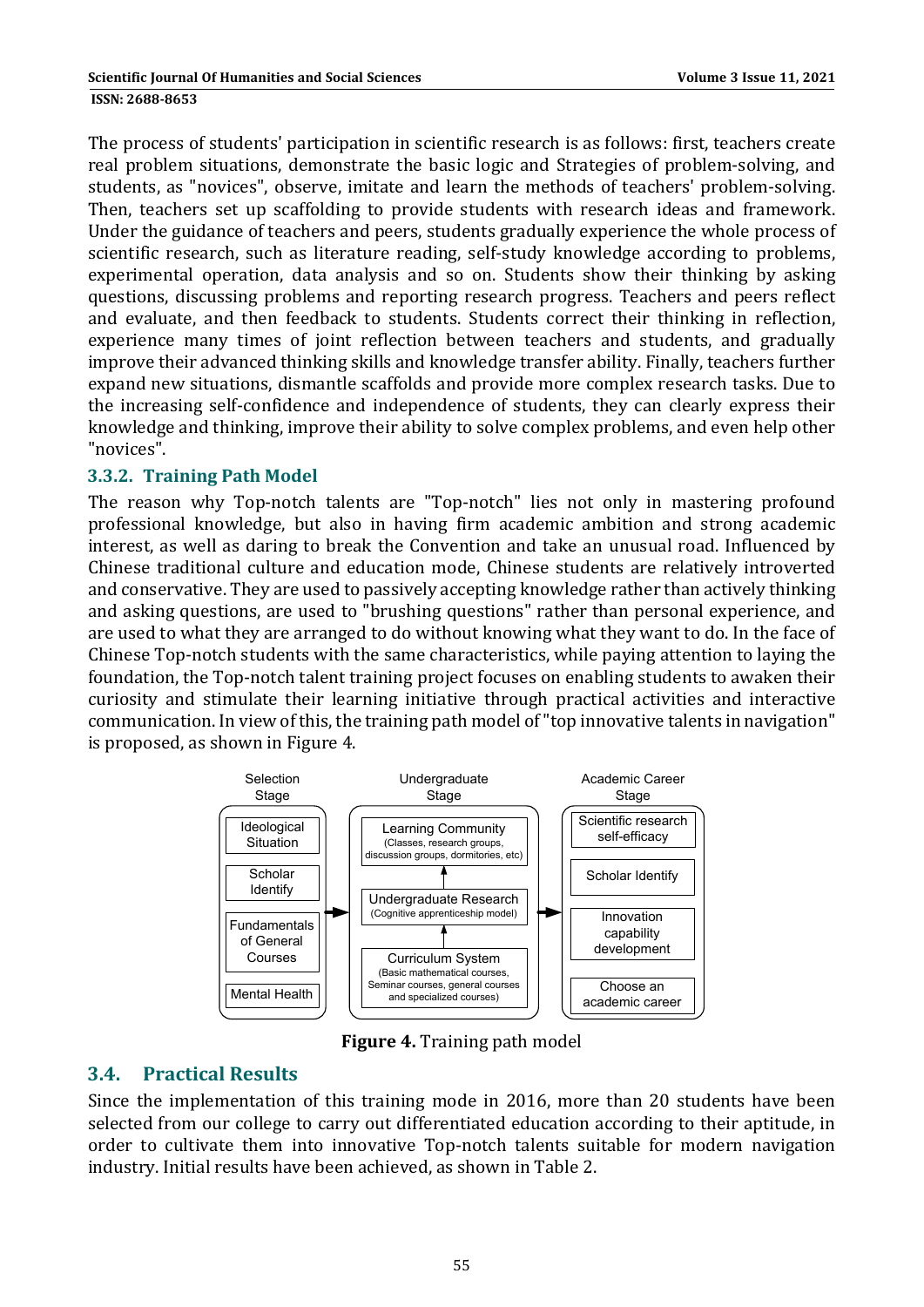| <b>Results</b>                                                             |    |  |
|----------------------------------------------------------------------------|----|--|
| Preside over or participate in municipal projects                          |    |  |
| Provincial College Students' innovation and strength award-winning project | 12 |  |
| Scientific research learning team                                          |    |  |
| Graduate study at 985 or 211 university                                    | 10 |  |

#### **Table** 2. Main practical require

While the students have improved their scientific research ability, the overall scientific research entity of the college has also increased steadily. The marine engineering major of the college has been selected as a provincial key discipline, the college has built a provincial key laboratory and obtained more than 10 provincial major topics, which has well verified the feasibility and effectiveness of the "mutual progress between teachers and students" system.

## **4. Conclusions and Recommendations**

Through the practice of the training mode of Top-notch innovative talents in navigation in recent years, the college has achieved preliminary results, which has played a positive role in promoting the development of navigation transportation industry. The trained students have initially possessed scientific research ability and comprehensive practical ability, and will continue to study and improve in their professional fields, to contribute to the realization of the strategy of national maritime power. In view of this talent training mode, we also need to further strengthen the transformation of scientific research achievements, continue to strengthen the participation of teachers and students, increase its coverage, and select and train more Top-notch innovative talents in navigation.

## **Acknowledgments**

This work was sponsored by the Online and offline mixed first-class course cultivation project of Guangzhou Maritime University (No: C2106001230).

## **References**

- [1] Rong Changhai, Li mo. theoretical innovation of Vocational Education in the national 14th five year plan [n]. Tianjin daily, 2021-04-30 (009).
- [2] The 14th five year plan and the long-term goal outline of 2035 propose to build a high-quality education system [J]. China Electric Power Education, 2021 (03): 6-7.
- [3] Wu Qijian. Planning the blueprint of the 14th five year plan and building high-quality education [J]. Fujian Education, 2021 (04): 24.
- [4] Huang Lan, Jiang Yanlong, Kong Chui Qian. Quality characteristics of top scientific and technological talents and ecological optimization of University Education -- analytic hierarchy process based on the survey data of outstanding alumni of n University [J]. Higher education research, 2017, 38 (1): 55‐61.
- [5] Li Xiongying, Qin Xiaoqing. Research on the relationship between students' learning input and learning harvest in the "Top-notch program" -- Also on the promotion of College Students' deep learning [J]. Jiangsu higher education, 2019 (12): 102-108.
- [6] Lu Yi, Shi Jinghuan. Analysis of educational factors affecting academic interest in the cultivation of Top-notch innovative talents -- Taking undergraduates majoring in life sciences of Tsinghua University as an example [J]. Educational research, 2015 (5): 38-47.
- [7] KARDASH C A M. Evaluation of undergraduate research experience: perceptions of undergraduate interns and their faculty mentors [J]. Journal of Educational Psychology, 2000,92(1):191-201.